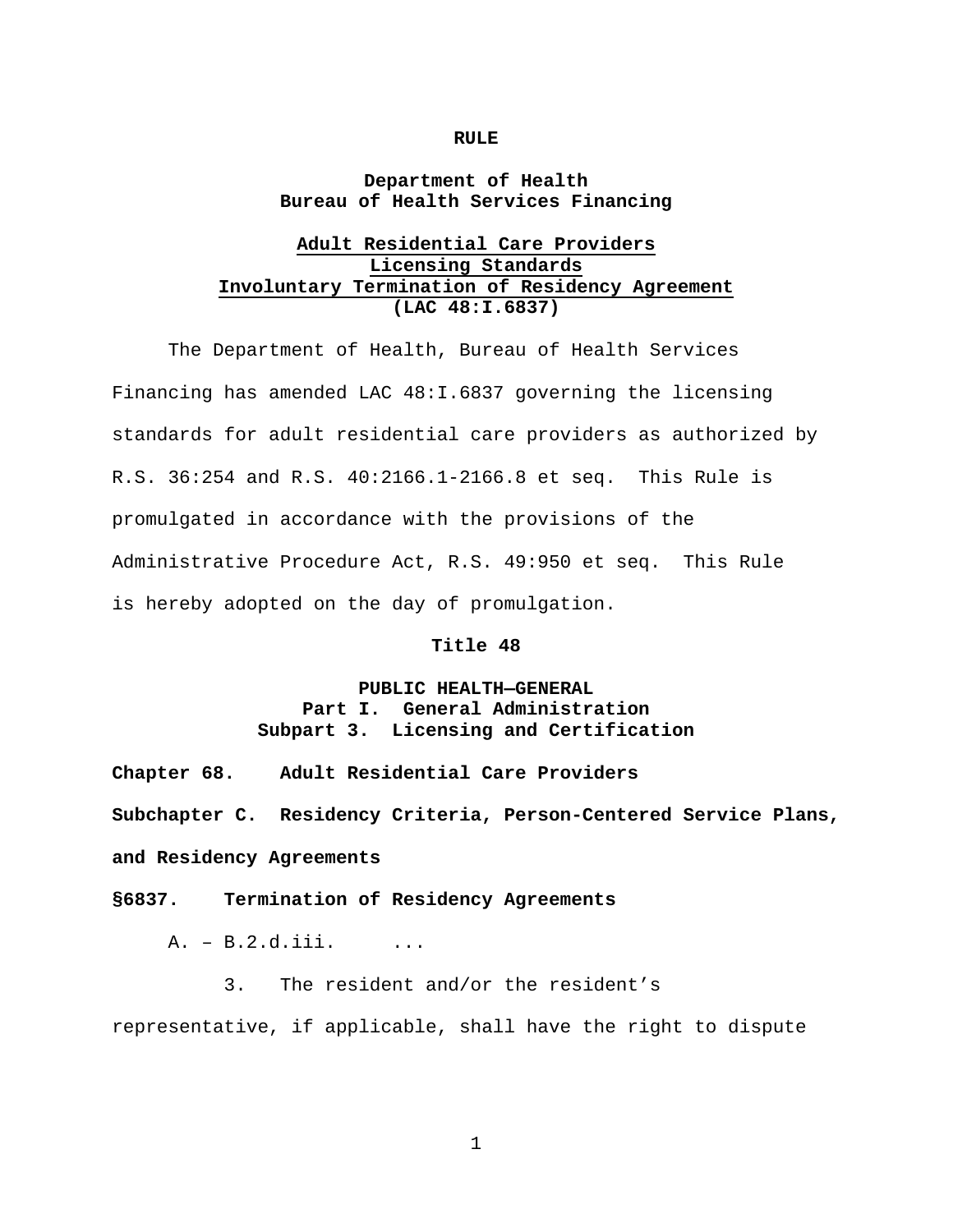any involuntary termination of the residency agreement in accordance with §6833.G.6-7.

 $B.4. - C.3.$  ...

 AUTHORITY NOTE: Promulgated in accordance with R.S. 36:254 and R.S. 40:2166.1-2166.8.

 HISTORICAL NOTE: Promulgated by the Department of Health and Hospitals, Bureau of Health Services Financing, LR 41:1097 (June 2015), amended by the Department of Health, Bureau of Health Services Financing, LR 44:

Rebekah E. Gee MD, MPH

Secretary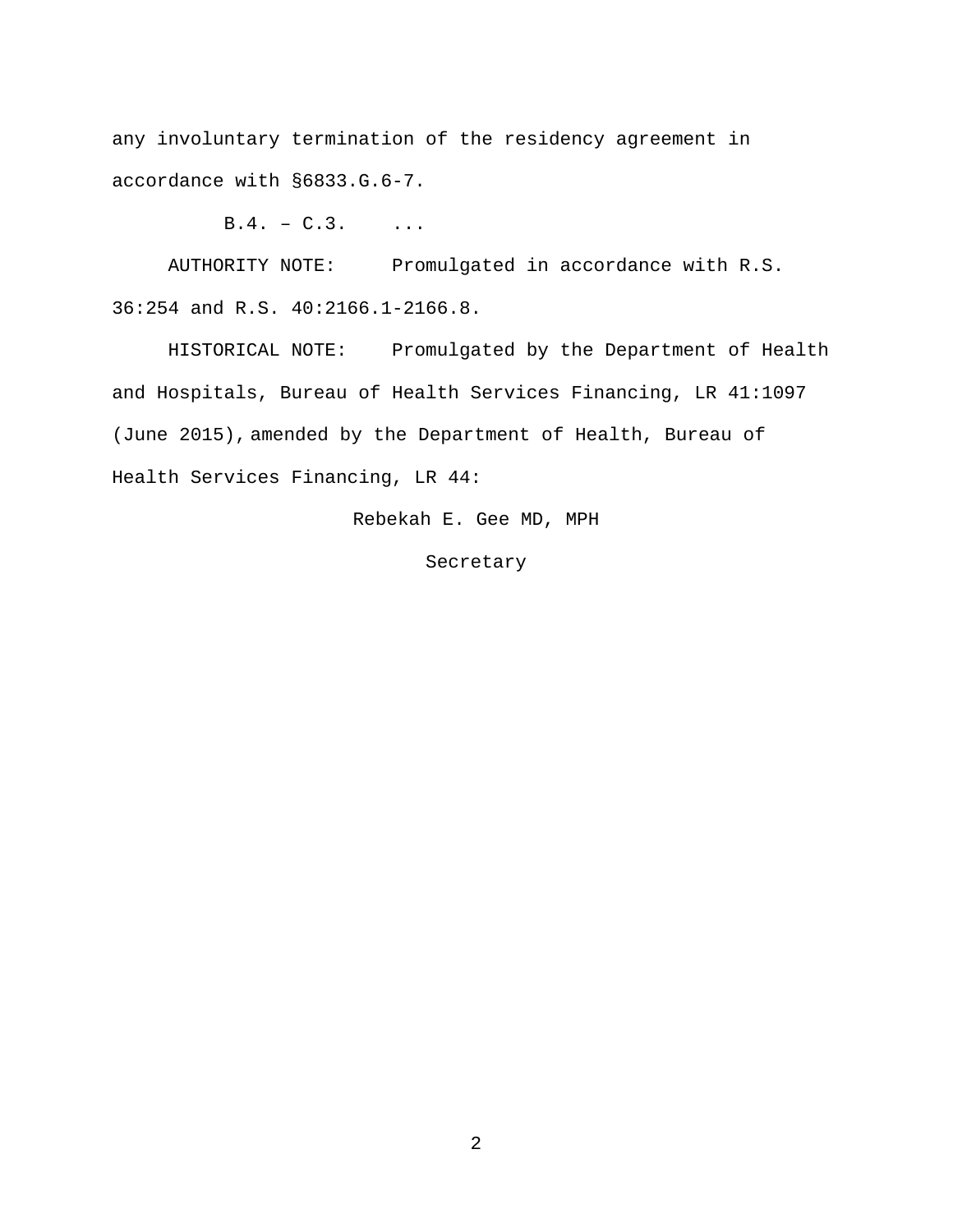#### **RULE**

### **Department of Health Bureau of Health Services Financing**

# **Federally-Qualified Health Centers Reimbursement Methodology Cost Reporting (LAC 50:XI.10503 and 10701)**

The Department of Health, Bureau of Health Services Financing has amended LAC 50:XI.10503 and 10701 in the Medical Assistance Program as authorized by R.S. 36:254 and pursuant to Title XIX of the Social Security Act. This Rule is promulgated in accordance with the provisions of the Administrative Procedure Act, R.S. 49:950 et seq. This Rule is hereby adopted on the day of promulgation.

### **Title 50**

## **PUBLIC HEALTH-MEDICAL ASSISTANCE Part XI. Clinic Services Subpart 13. Federally-Qualified Health Centers**

**Chapter 105. Provider Participation** 

**§10503. Standards for Participation** 

**[Formerly §10303]** 

A. – D. ...

1. Each member of the instructional team must:

 a. be a certified diabetes educator certified by the National Certification Board for Diabetes Educators; or

b. ...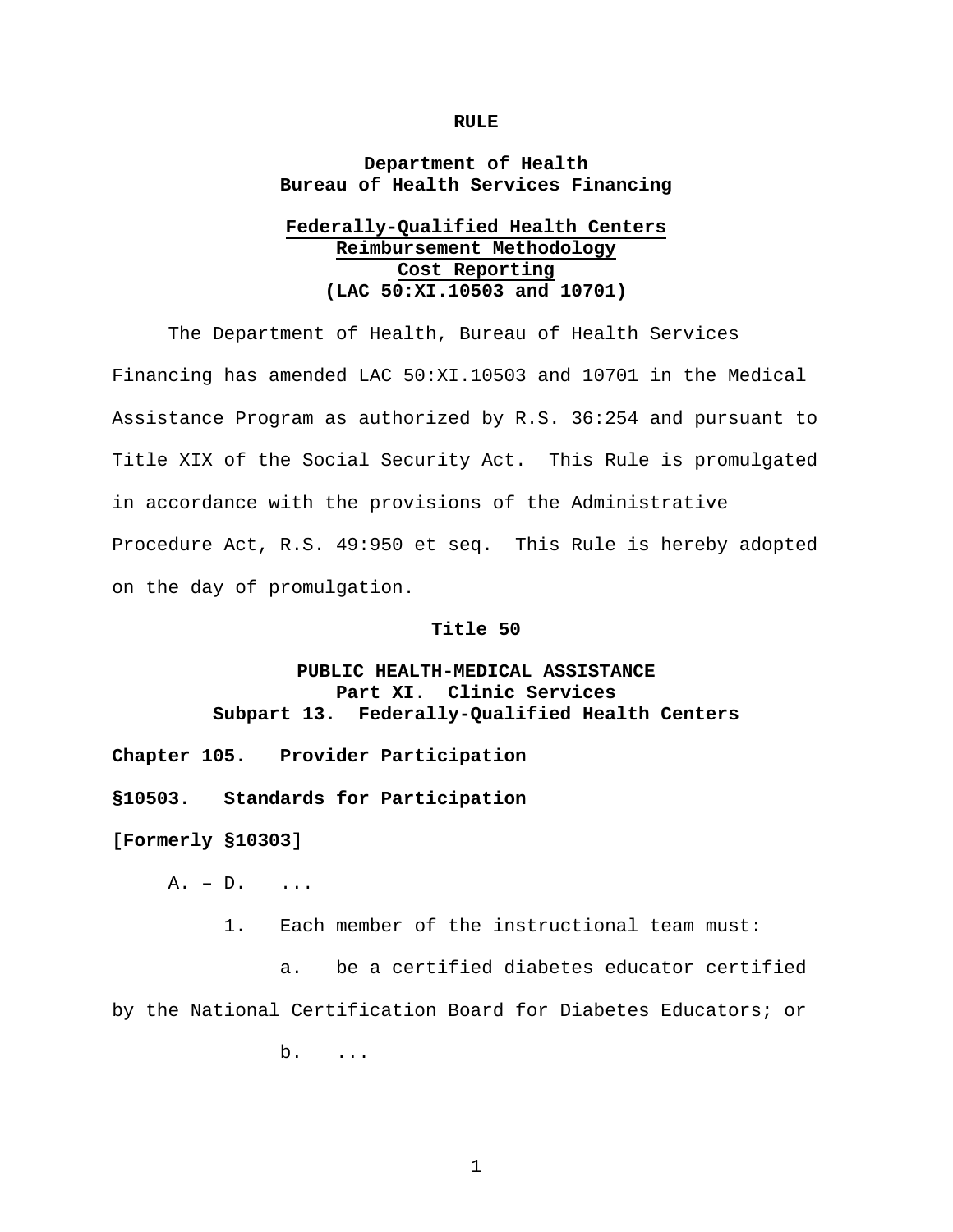2. At a minimum, the instructional team must consist of one of the following professionals who is a certified diabetes educator:

 $2.a. - 3. ...$ 

 AUTHORITY NOTE: Promulgated in accordance with R.S. 36:254 and Title XIX of the Social Security Act.

 HISTORICAL NOTE: Promulgated by the Department of Health and Hospitals, Office of the Secretary, Bureau of Health Services Financing, LR 30:2328 (October 2004), repromulgated LR 30:2488 (November 2004), amended LR 32:1901 (October 2006), amended LR 37:2630 (September 2011), amended by the Department of Health, Bureau of Health Services Financing, LR 44:

### **Chapter 107. Reimbursement Methodology**

#### **§10701. Prospective Payment System**

 $A. - F.$  ...

 G. Cost Reports. FQHCs shall submit cost reports when there is an increase or decrease in their scope of services.

 1. *Change in Scope of Services*—an addition, removal or relocation of services sites, and the addition or deletion of specialty and non-primary care services that were not included in the base line rate calculation.

 2. The final PPS rate shall be calculated using the first two years of audited Medicaid cost reports, which shall include documentation of the change in scope.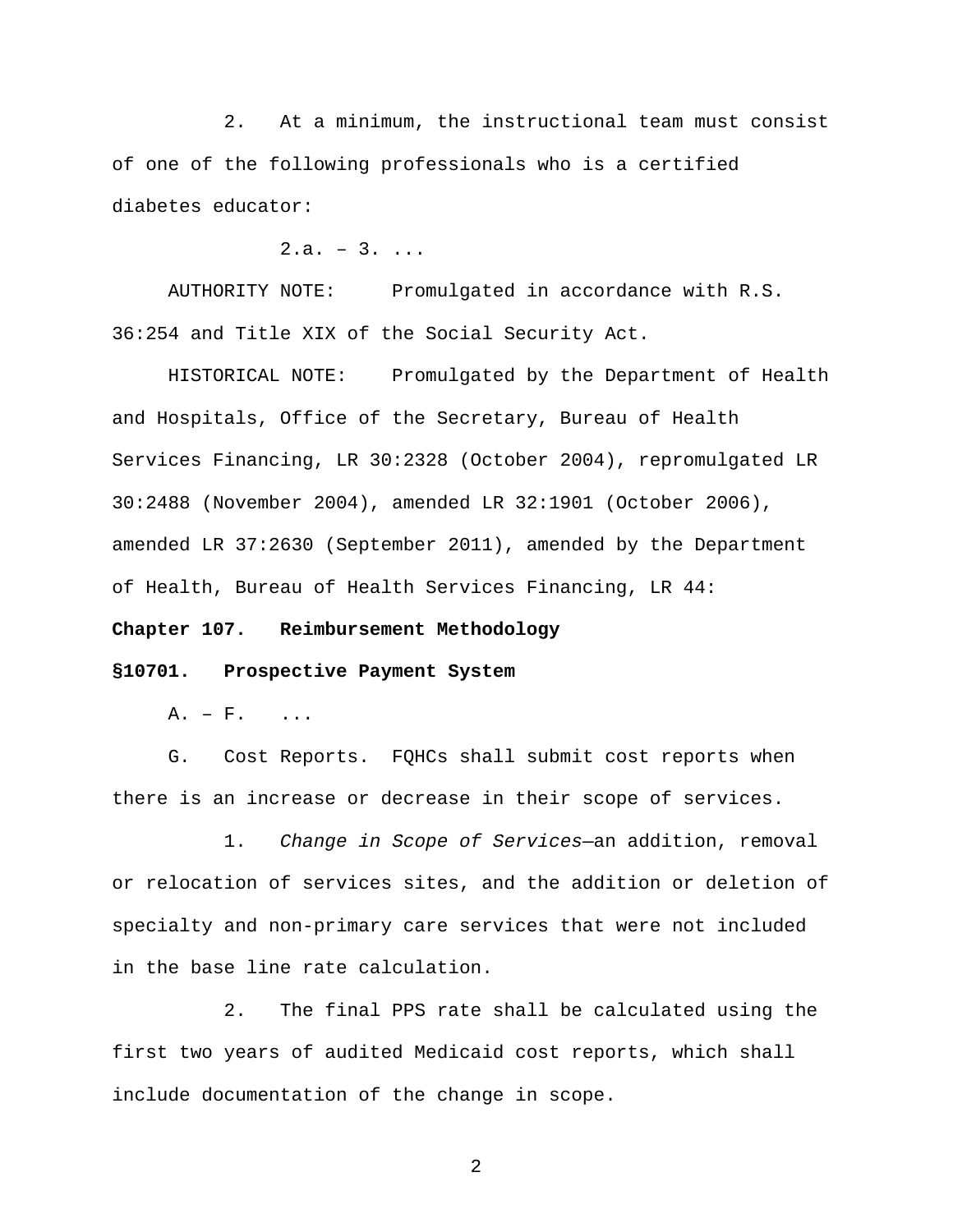3. Cost reports shall not be accepted for rate changes without a change in the scope of service.

 AUTHORITY NOTE: Promulgated in accordance with R.S. 36:254 and Title XIX of the Social Security Act.

 HISTORICAL NOTE: Promulgated by the Department of Health and Hospitals, Office of the Secretary, Bureau of Health Services Financing, LR 32:1902 (October 2006), amended by the Department of Health and Hospitals, Bureau of Health Services Financing, LR 37:2630 (September 2011), LR 39:3076 (November 2013), amended by the Department of Health, Bureau of Health Services Financing, LR 44:

 Implementation of the provisions of this Rule may be contingent upon the approval of the U.S. Department of Health and Human Services, Centers for Medicare and Medicaid Services (CMS), if it is determined that submission to CMS for review and approval is required.

Rebekah E. Gee MD, MPH

Secretary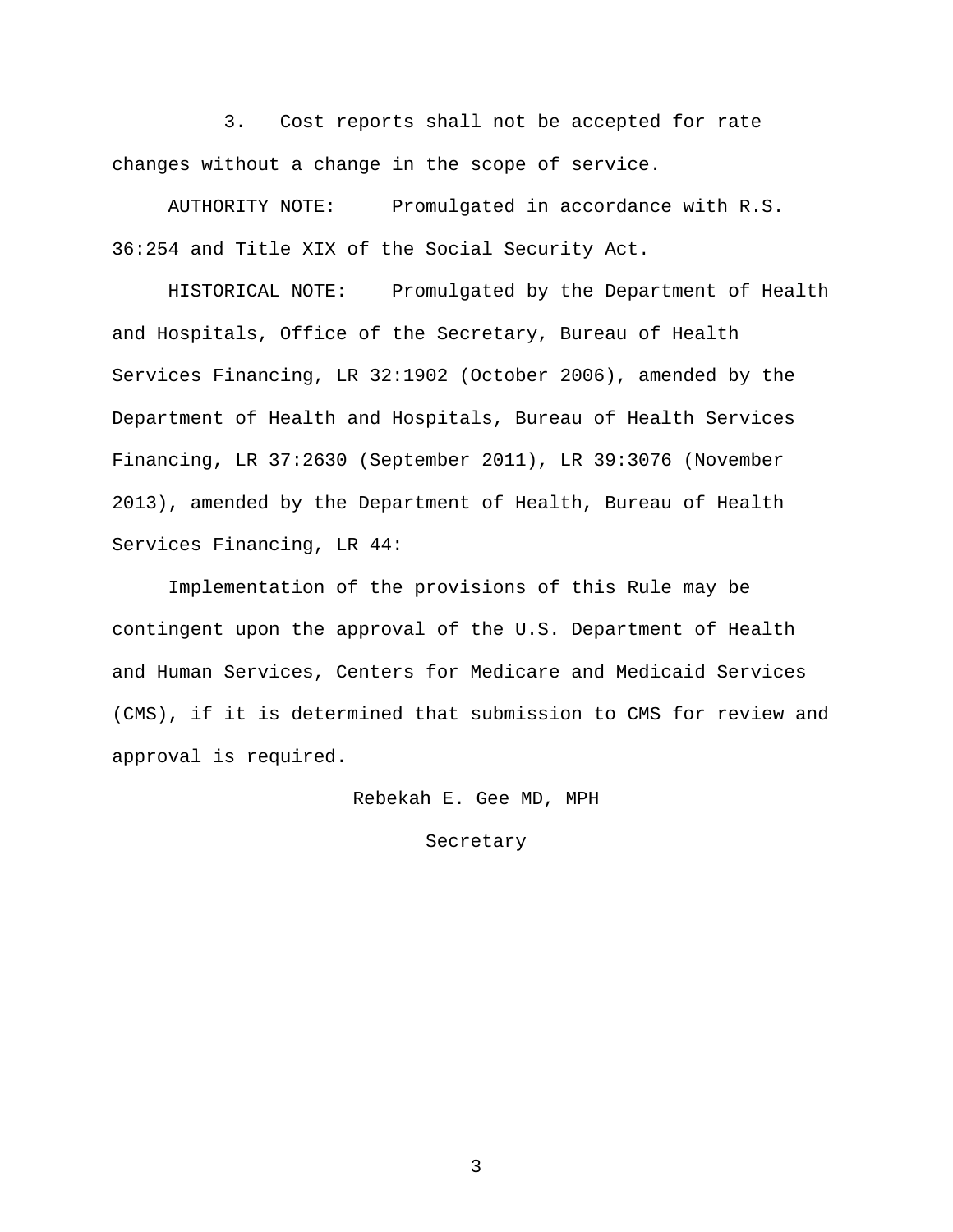#### **RULE**

## **Department of Health Bureau of Health Services Financing**

## **Managed Care for Physical and Behavioral Health Applied Behavior Analysis-Based Therapy Services (LAC 50:I.3103 and 3507)**

 The Department of Health, Bureau of Health Services Financing has amended LAC 50:I.3103 and §3507 in the Medical Assistance Program as authorized by R.S. 36:254 and pursuant to Title XIX of the Social Security Act. This Rule is promulgated in accordance with the provisions of the Administrative Procedure Act, R.S. 49:950 et seq. This Rule is hereby adopted on the day of promulgation.

### **Title 50**

# **PUBLIC HEALTH—MEDICAL ASSISTANCE Part I. Administration Subpart 3. Managed Care for Physical and Behavioral Health**

**Chapter 31. General Provisions** 

**§3103. Recipient Participation** 

 $A. - A.1.k.$  ...

B. Mandatory, Voluntary Opt-In Participants

1. Participation in an MCO for the following

participants is mandatory for specialized behavioral health, applied behavior analysis (ABA)-based therapy and non-emergency medical transportation (NEMT) services (ambulance and nonambulance) only, and is voluntary for physical health services:

 $B.1.a. - I.$  ...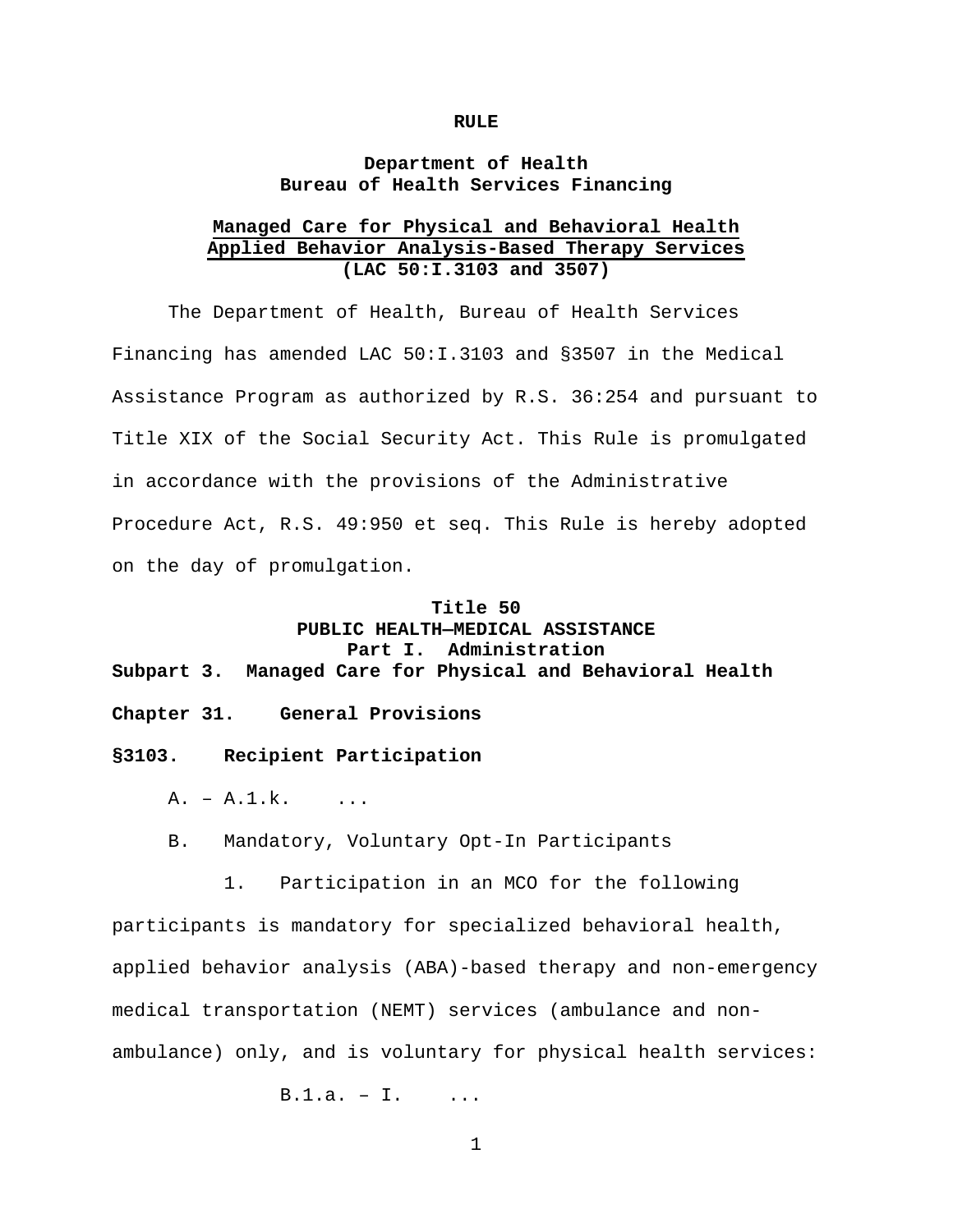AUTHORITY NOTE: Promulgated in accordance with R.S. 36:254 and Title XIX of the Social Security Act.

 HISTORICAL NOTE: Promulgated by the Department of Health and Hospitals, Bureau of Health Services Financing, LR 37:1573 (June 2011), amended LR 40:310 (February 2014), LR 40:1096 (June 2014), LR 40:2258 (November 2014), LR 41:929 (May 2015), LR 41:2363 (November 2015), LR 42:754 (May 2016), amended by the Department of Health, Bureau of Health Services Financing, LR 42:1522 (September 2016), LR 43:663 (April 2017), LR 43:1553 (August 2017), LR 44:

**Chapter 35. Managed Care Organization Participation Criteria §3507. Benefits and Services** 

A. – C.4. ...

 D. The following is a summary listing of the core benefits and services that an MCO is required to provide:

 $1. - 5.$  ...

 6. EPSDT/well child visits, excluding dental services;

 $D.7. - H.5.$  ...

 AUTHORITY NOTE: Promulgated in accordance with R.S. 36:254 and Title XIX of the Social Security Act.

 HISTORICAL NOTE: Promulgated by the Department of Health and Hospitals, Bureau of Health Services Financing, LR 37:1585 (June 2011), amended LR 39:92 (January 2013), repromulgated LR